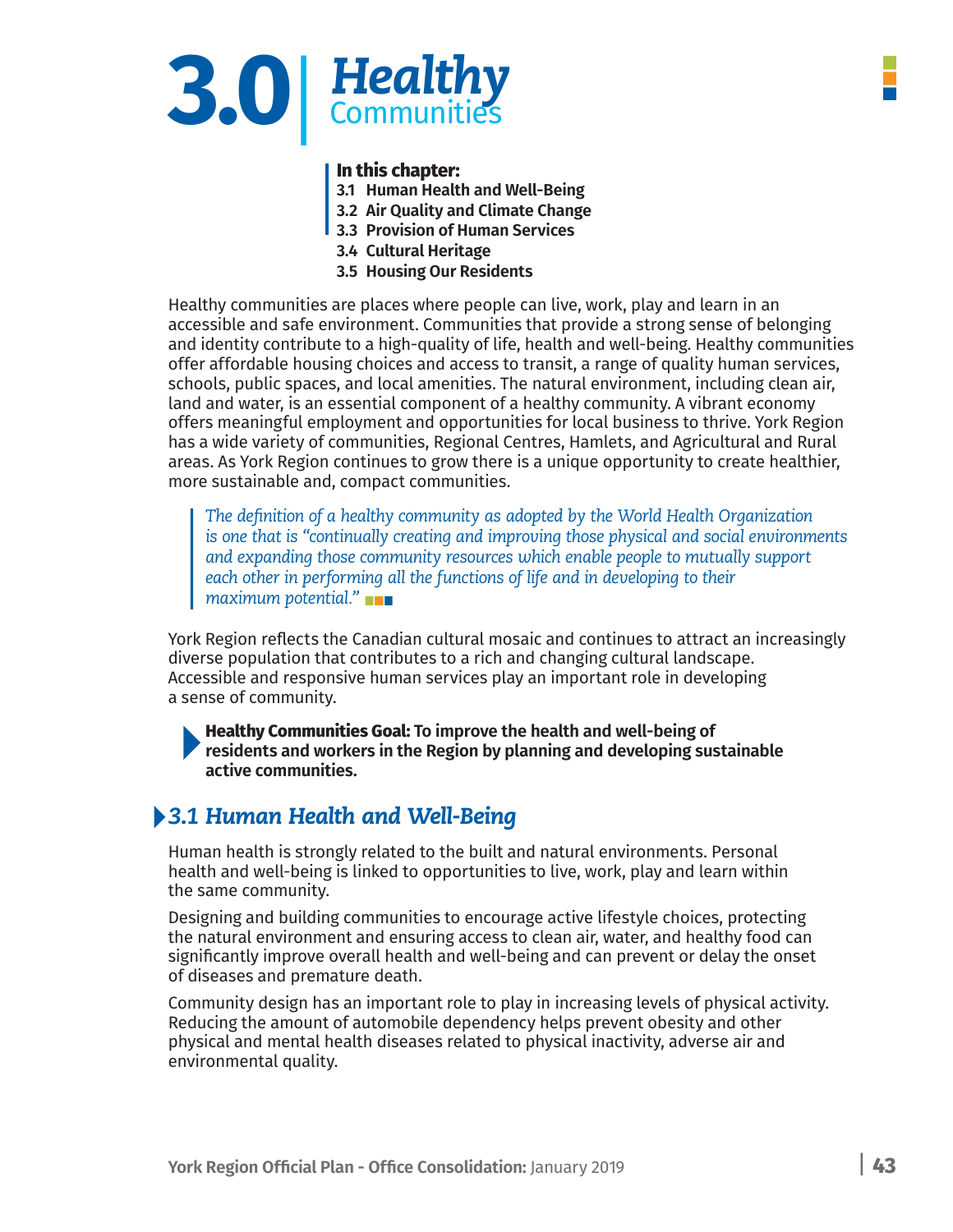

# *Key Elements of Healthy Communities*

- *∙ Opportunities to live, work and play in the same community*
- *∙ Acceptable and affordable housing*
- *∙ Linked natural heritage system*
- *∙ A range of quality human services*
- *∙ Sustaining a vibrant and competitive economy*
- *∙ Community design that promotes active lifestyles, human interaction, safety and accessibility*
	- *∙ Protection of heritage and culture*
	- *∙ Public transit*
	- *∙ Clean air, land and water*
	- *∙ Safe, efficient infrastructure*
	- *∙ Access to locally grown food*

York Region plays an important role in promoting health and well-being. This includes increasing public understanding and attitudes towards health and lifestyle choices, as well as providing human services.

**Objective: To promote human health and well-being in York Region, where people can live, work, play and learn in accessible and safe communities.**

#### **It is the policy of Council:**

**3.1.1** To recognize that the design of communities is directly related to human health.

**3.1.2** To promote healthy active lifestyle choices and disease prevention through education, information and supportive communities.

**3.1.3** To require high-quality urban design and pedestrian-friendly communities that provide safety, comfort and mobility so that residents can walk to meet their daily needs.

**3.1.4** To encourage citizen engagement and shared responsibility in decisions affecting individual and community health and well-being.

**3.1.5** That public health and other human services be incorporated into the design and evaluation of *new community areas* and Regional Centres and Corridors.

**3.1.6** To work with local municipalities to understand the impacts of climate change on the health and well-being of residents.

**3.1.7** To design communities to be more resilient to the effects of climate change.

**3.1.8** To support locally grown and produced agricultural products.

**3.1.9** To encourage a strong sense of community and belonging through volunteerism.

**3.1.10** To support local municipal dark sky or light pollution abatement initiatives and investigate the creation of Regional light pollution abatement standards.

*The World Health Organization defines health as "a state of complete physical, mental and social well-being and not merely the absence of disease or infirmity."*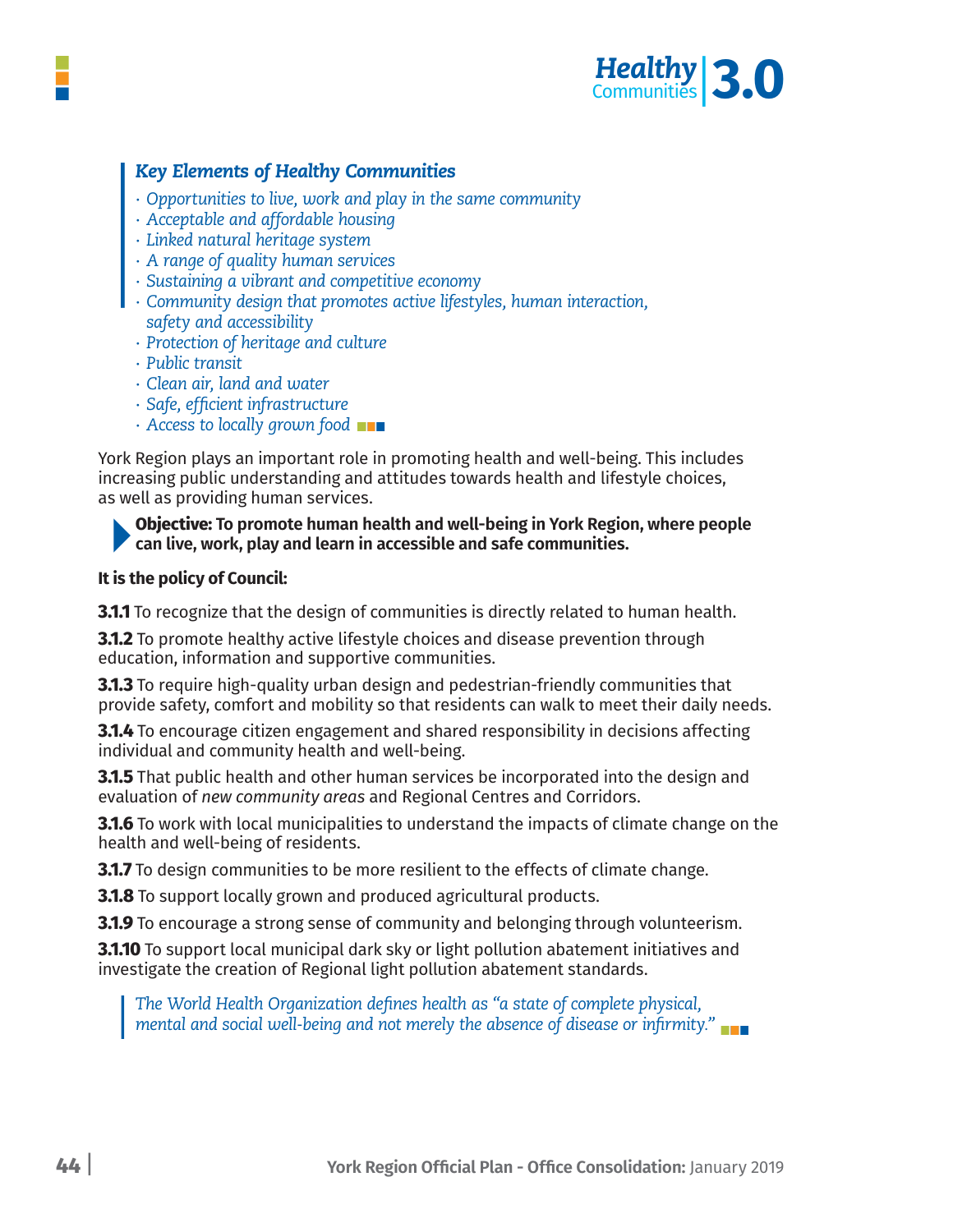

*York Region recognizes that the health of a community is based on the following social factors defined as the determinants of health:*

- 
- 
- 
- *∙ Employment/working conditions ∙ Health services*
- *∙ Social environments ∙ Gender equality*
- *∙ Physical environments ∙ Culture*
- *∙ Income and social status ∙ Personal health practices and coping skills*
- *∙ Social support networks ∙ Healthy child development*
- *∙ Education and literacy ∙ Biology and genetic endowment*
	-
	-
	-

*Count me in! Ontario Prevention Clearinghouse, 2006*

# *3.2 Air Quality and Climate Change*

The release of air pollutants and greenhouse gases into the atmosphere contributes to poor air quality, with far-reaching impacts on health and the environment. Human activities and the use of fossil fuels for transportation, manufacturing, electricity generation, heating, and cooling contribute to climate change.

Climate change has significant implications for services that York Region provides. As our climate continues to change and the Region continues to grow, more people, property and infrastructure will be at risk, including air quality, water, wastewater, transportation, energy, and healthcare systems, and emergency response capabilities.

Almost half of York Region's air pollution comes from sources beyond our borders, however, we can reduce local sources of air pollution. York Region is committed to addressing air quality and climate change by pursuing initiatives that reduce emissions and greenhouse gasses. This will be accomplished through compact urban form, a mix of land uses, active transportation, public transit, energy conservation and renewable energy sources, and by protecting natural areas and agricultural lands.

The York Region Sustainability Strategy: Towards a Sustainable Region contains over 117 action items of which half are underway, including the implementation of the Corporate Clean Air Strategy.

# *"Preparing for climate change is not*

*a "one size fits all" process. It is... necessary that... government decision-makers take an active role in preparing for climate change, because it is in their jurisdictions that climate change impacts are felt and understood most clearly."*

*Preparing for Climate Change: A Guidebook for Local, Regional, and State Governments, 2007*

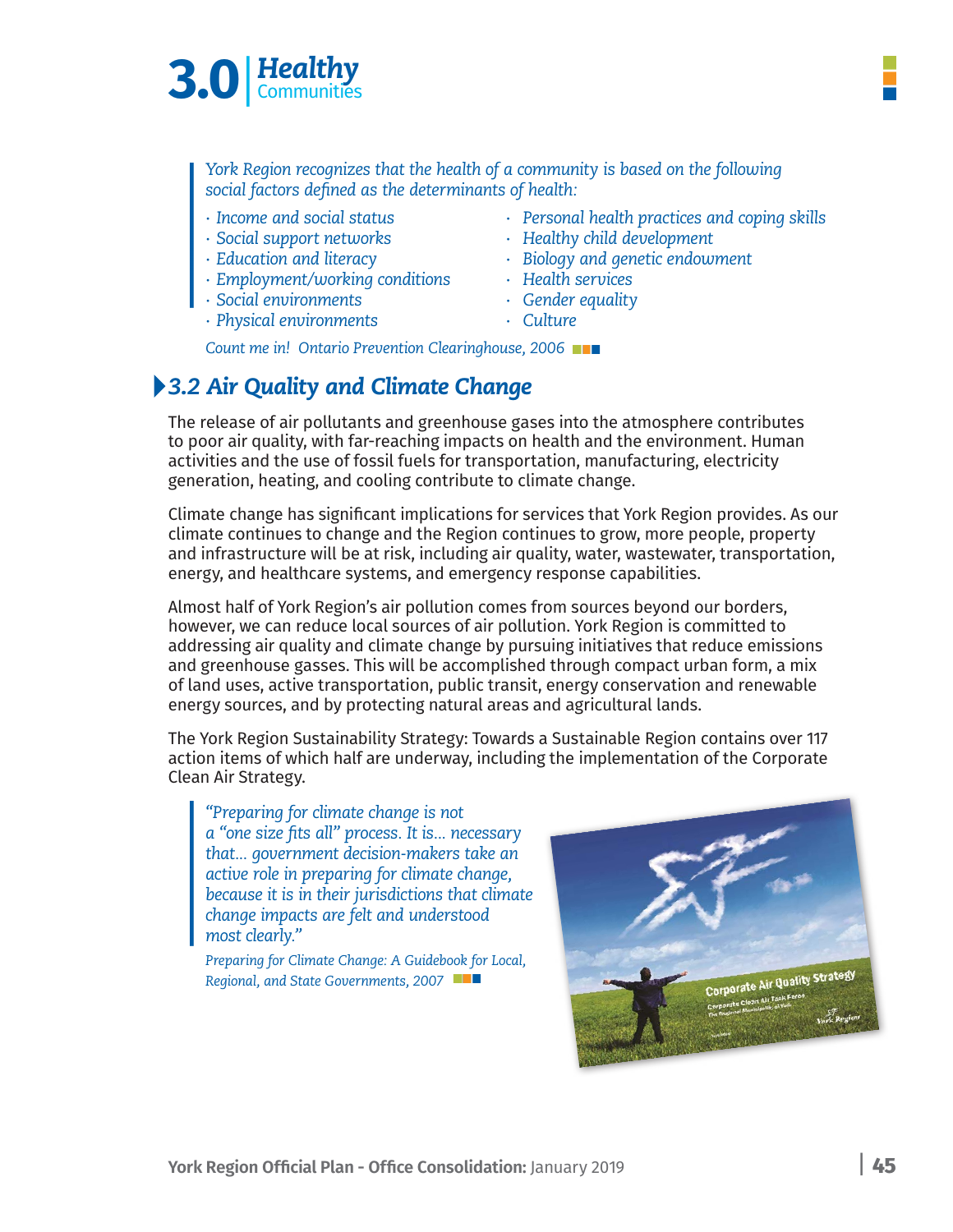

| Ground Level Ozone and Fine Particulate Matter - York Region                                                                                                                                                                  |         |         |
|-------------------------------------------------------------------------------------------------------------------------------------------------------------------------------------------------------------------------------|---------|---------|
| <b>Health Impact</b>                                                                                                                                                                                                          | 2008    | 2009    |
| <b>Premature deaths</b>                                                                                                                                                                                                       | 592     | 775     |
| Economic Impact (\$ millions)                                                                                                                                                                                                 | 2008    | 2009    |
| Pain and suffering                                                                                                                                                                                                            | \$0.8\$ | \$1.0   |
| Premature death                                                                                                                                                                                                               | \$1,470 | \$1,926 |
| <b>Healthcare costs</b>                                                                                                                                                                                                       | \$6.6   | \$8.7   |
| Lost productivity                                                                                                                                                                                                             | \$0.2\$ | \$0.2\$ |
| <b>Total</b>                                                                                                                                                                                                                  | \$1,478 | \$1,936 |
| and the second second second and second second second second second second second second second second second second second second second second second second second second second second second second second second second |         |         |

## *Health and Economic Impacts of Air Pollution:*

**Canadian Medical Association** 

**Objective: To improve air quality, and mitigate and adapt to the impacts of climate change.** 

#### **It is the policy of Council:**

**3.2.1** To implement the York Region Sustainability Strategy: Towards a Sustainable Region.

**3.2.2** To prepare a climate change adaptation action plan in keeping with the York Region Sustainability Strategy: Towards a Sustainable Region.

**3.2.3** To reduce vehicle emissions by ensuring that communities are designed to prioritize pedestrians and cyclists, reduce single occupancy automobile use, and support public transit and Transportation Demand Management initiatives.

**3.2.4** To establish greenhouse gas reduction targets for York Region in partnership with community stakeholders and local municipalities.

**3.2.5** To require health, environmental and cumulative air quality impact studies that assess the impact on human health for development with significant known or potential air emission levels near *sensitive uses* such as schools, daycares and seniors' facilities.

**3.2.6** That *sensitive uses* such as schools, daycares and seniors' facilities not be located near significant known air emissions sources such as controlled access provincial 400-series highways.

**3.2.7** To work with partners such as the GTA Clean Air Council to conduct research, develop toolkits and share information on air quality and climate change impacts.

**3.2.8** To work with local municipalities, agencies and stakeholders on the development and implementation of clean air initiatives.

**3.2.9** To work with other levels of government, agencies, and stakeholders to identify the links between climate change, community planning and public health.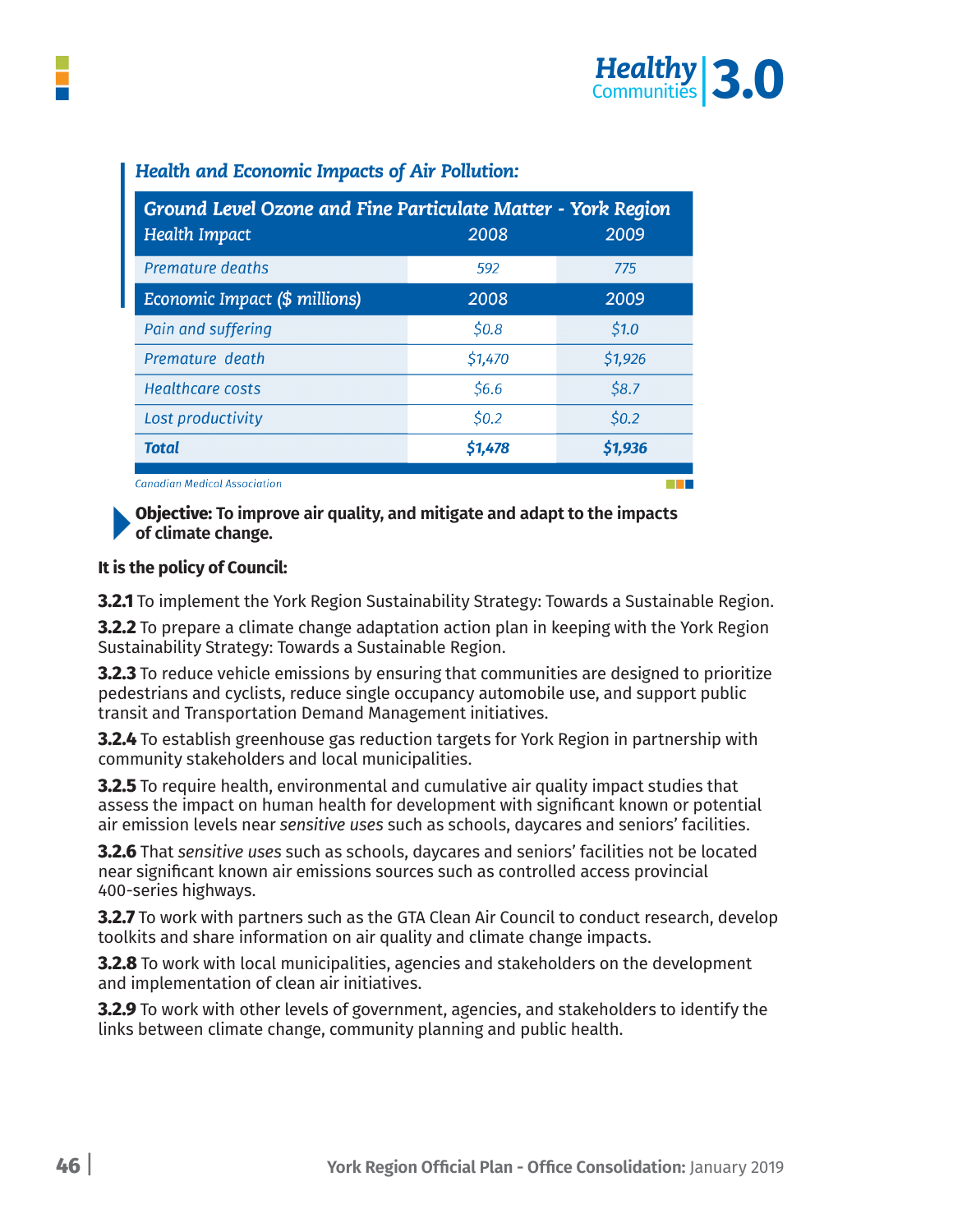



### **It is the policy of Council:**

**3.2.10** To work with other levels of government, agencies and stakeholders to develop climate change adaptation measures that address such issues as urban heat island effect, infrastructure resiliency, emergency preparedness, vector-borne diseases, and extremeweather event responses.

**3.2.11** To work with the Province to increase air quality monitoring stations in York Region and to improve air quality monitoring.

**3.2.12** To investigate emissions trading and carbon offsets to finance and showcase clean air initiatives in consultation with the Province and Federal government.

**3.2.13** To investigate strategies related to reducing the industrial use of toxic materials in consultation with provincial, municipal and business partners.

**3.2.14** To work with local municipalities and the building industry to develop best practices in construction to reduce airborne pollutants.

# *3.3 Provision of Human Services*

Human services such as healthcare, education, community and social services, housing, public safety and transit have a significant impact on the quality of life of York Region's residents and workers. It is important that these services, which address social, physical, mental health, cognitive and spiritual needs, are accessible and responsive.

York Region delivers many human services, including policing, health, housing, family and children's services, and employment and financial support. In addition, over 1,000 other agencies also provide a host of required human services.

The needs of individuals and families vary with age, abilities, skills, background and interests. As a result, expectations for basic material needs, learning, recreation, public safety, health, well-being and social supports change over time. Implementation of this Plan must be co-ordinated with the provision of quality community and human services to meet the needs of the residents and workers of York Region.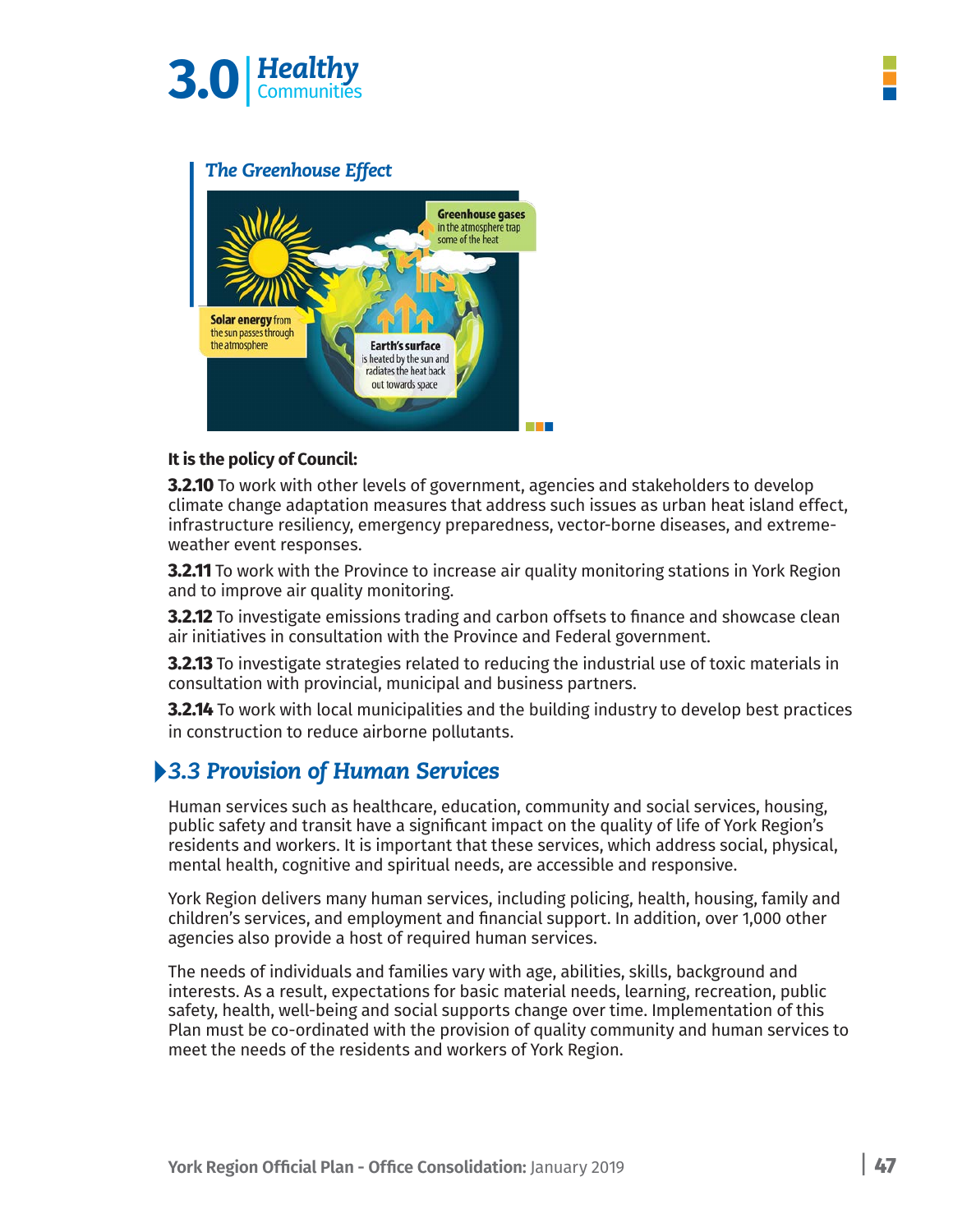

## **Objective: To ensure that human services are provided to meet the needs of residents and workers.**

#### **It is the policy of Council:**

**3.3.1** To implement, update and monitor the York Region Human Services Strategy, in conjunction with other growth management initiatives to ensure the integration of human services planning with land use, infrastructure and fiscal planning.

**3.3.2** To provide leadership in human services planning and to support integrated human services planning initiatives that are consistent with the Region's strategic plans.

**3.3.3** To direct the location of major human service facilities to Regional Centres and Regional Corridors.

**3.3.4** To encourage the co-location or campusing of human services with other uses such as recreational, public buildings and arts and cultural facilities.

**3.3.5** To ensure that public buildings and facilities are designed to be accessible, and are located in proximity to pedestrian, cycling and transit systems.

**3.3.6** To attract new educational and skills training facilities, including community college campuses and a university.

**3.3.7.** To prepare and regularly update a Community and Health Services multi-year plan.

**3.3.8** To develop guidelines, criteria and policies for human services needs for consideration in the development review process.

**3.3.9** To advocate for adequate funding of human services from senior levels of government to meet the needs of York Region's residents.

**3.3.10** To support and encourage the delivery of human services in a manner that respects the diverse needs of residents and workers.



## **It is the policy of Council:**

**3.3.11** That communities be designed in a manner that facilitates inclusivity and accessibility for residents, workers and visitors.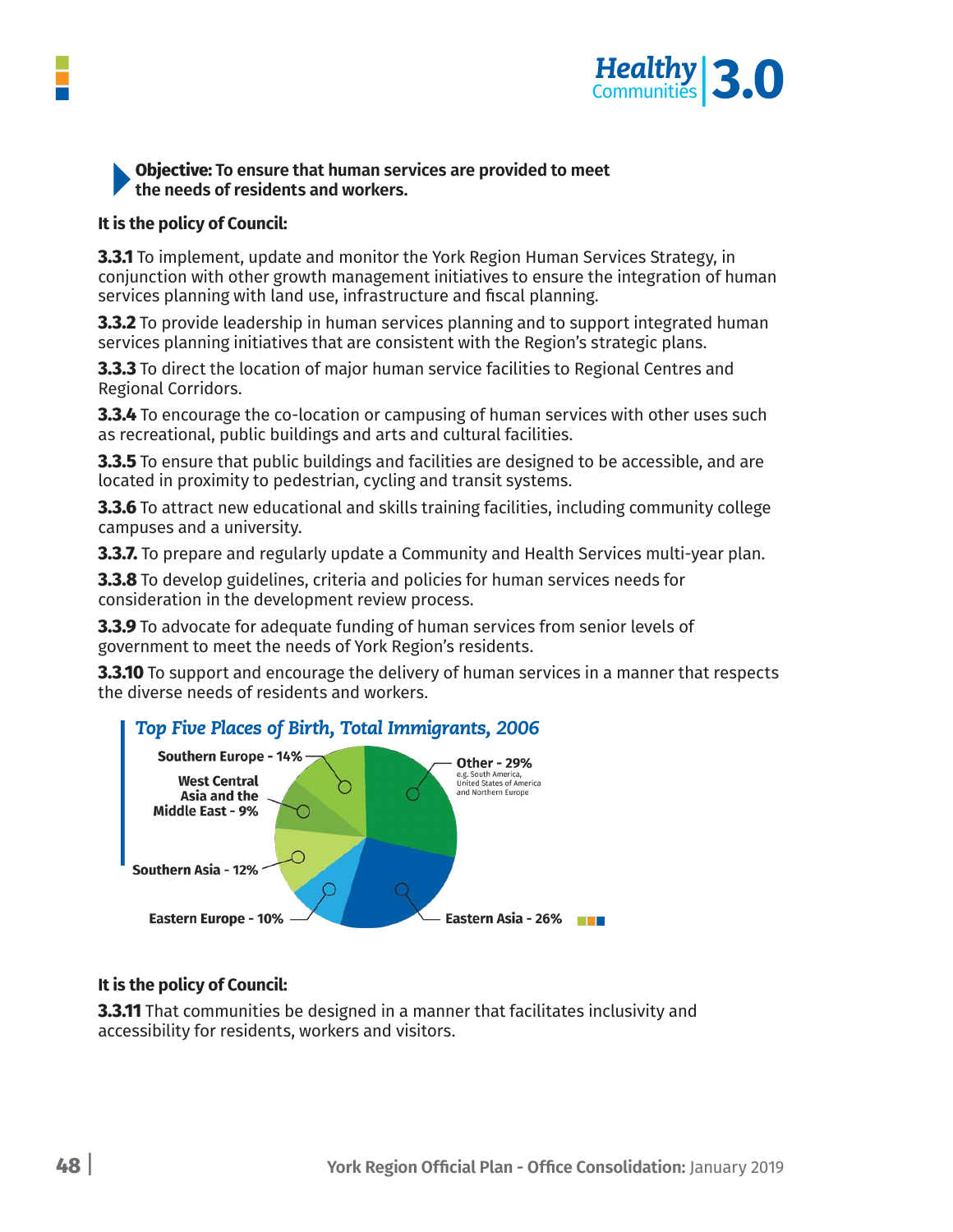

**3.3.12** To promote inclusivity and awareness of diversity to encourage respect, trust and a sense of belonging in communities.

**3.3.13.** To consider the introduction of social housing and hospital development charges.

*Inclusion Means: A society where everyone belongs creates both the feeling and the reality of belonging and helps each of us reach our full potential.* 

*The feeling of belonging comes through caring, cooperation, and trust. We build the feeling of belonging together.* 

*The reality of belonging comes through equity and fairness, social and economic justice, and cultural as well as spiritual respect. We build the reality of belonging together by engaging our society to ensure it. Count Me In! Ontario Prevention Clearinghouse, 2006*

*Diversity Means: Respecting, valuing and responding to the evolving cultural diversity of the municipalities, communities and groups that make up York Region.*

*Accessibility Means: Providing programs, services and facilities that are available to all, regardless of location or personal mobility.*

# *3.4 Cultural Heritage*

York Region has a rich cultural heritage. It is believed that aboriginal hunting bands first arrived in the area approximately 11,000 years ago. The vibrant history of these and subsequent First Nations and the Métis Nation are found in the Region's significant archaeological resources. Today, the Chippewas of Georgina Island First Nation is located both on and off the east shore of Lake Simcoe on Snake, Fox and Georgina islands and celebrates a number of cultural events including Aboriginal Day Celebrations, an Annual Pow Wow and a Mother Earth Music Festival.

York Region's more recent European influenced cultural heritage is evident in buildings like the Sharon Temple in East Gwillimbury, Hillary House in Aurora, Newmarket's Quaker Meeting House and the Village of Maple's octagonal Jacob Rupert House. This legacy is also reflected in heritage streetscapes like Main Street in Old Unionville, Yonge Street in downtown Richmond Hill and in Thornhill (Markham/Vaughan) as well as other resources such as waterways and rail lines. A number of festivals celebrate the Region's heritage and culture, such as the Kleinburg Binder Twine Festival and the Schomberg Agricultural Fair. Elements of the Region's cultural heritage, including archaeology, are documented in the Whitchurch-Stouffville and Georgina Village museums.

This diverse cultural heritage enhances quality of life and helps make York Region unique. Some of this legacy has been lost. The policies of this section are designed to promote cultural heritage activities and to conserve *cultural heritage resources.*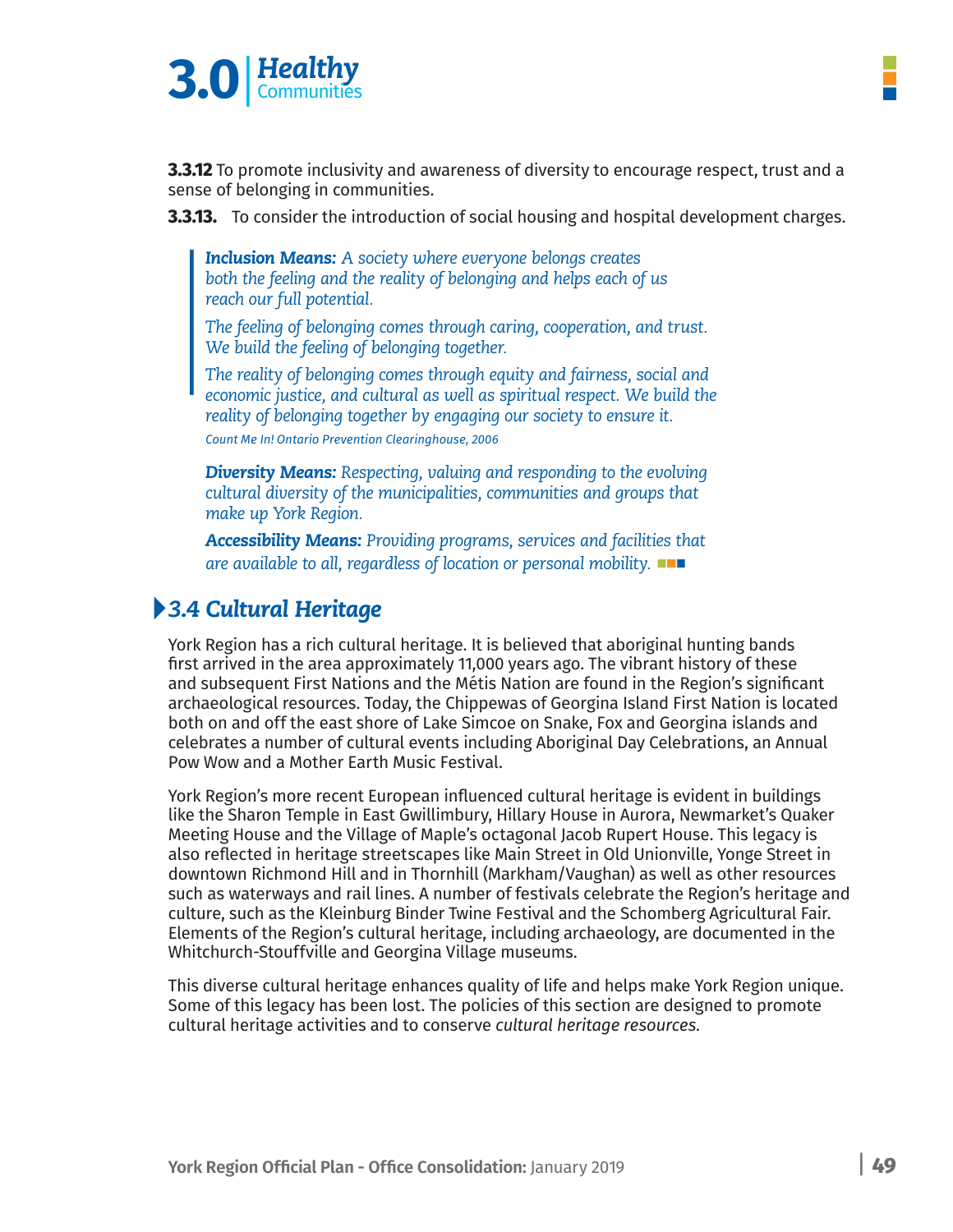

## **Objective: To recognize, conserve and promote cultural heritage and its value and benefit to the community.**

#### **It is the policy of Council:**

**3.4.1** To encourage local municipalities to compile and maintain a register of significant *cultural heritage resources,* and other significant heritage resources, in consultation with heritage experts, local heritage committees, and other levels of government.

**3.4.2** To ensure that *cultural heritage resource*s under the Region's ownership are conserved.

**3.4.3** To require local municipalities to adopt official plan policies to conserve significant *cultural heritage resources.*

**3.4.4** To promote heritage awareness and support local municipal efforts to establish heritage conservation districts.

**3.4.5** To ensure that identified *cultural heritage resources* are evaluated and conserved in capital public works projects.

**3.4.6** To require that *cultural heritage resources* within secondary plan study areas be identified, and any significant resources be conserved.

**3.4.7** To encourage local municipalities to use community improvement plans and programs to conserve *cultural heritage resources.*

**3.4.8** To encourage local municipalities to consider urban design standards in core historic areas that reflect the areas' heritage, character and streetscape.

**3.4.9** To encourage access to core historic areas by walking, cycling and transit, and to ensure that the design of vehicular access and parking complements the historic built form.

**3.4.10** To recognize and celebrate the rich cultural heritage of the Region's ethnic and cultural groups.

**3.4.11** To require local municipalities to adopt official plan policies to conserve significant *cultural heritage resources* and ensure that *development* and *site alteration* on *adjacent lands* to *protected heritage properties* will conserve the *heritage attributes* of the *protected heritage property.*

# *A Brief History of York Region*

*People first inhabited a tundra-like York Region about 11,000 years ago, hunting caribou and large animals, such as mastodon, at the end of the last ice age. When the climate warmed by 9,000 years ago people began to exploit the rich plant and animal resources native to the Region today. Their camps, hunting and trapping territories, and long portage routes linking the lower and upper Great Lakes, through the Schomberg and Black Rivers to the Humber and Don Rivers, provide the beginnings of the Region's rich cultural heritage.* 

*Approximately 2,000 years ago, corn and other crops were introduced from the Mississippi valley to Great Lakes region Algonquian (Anishnabek) speaking peoples.*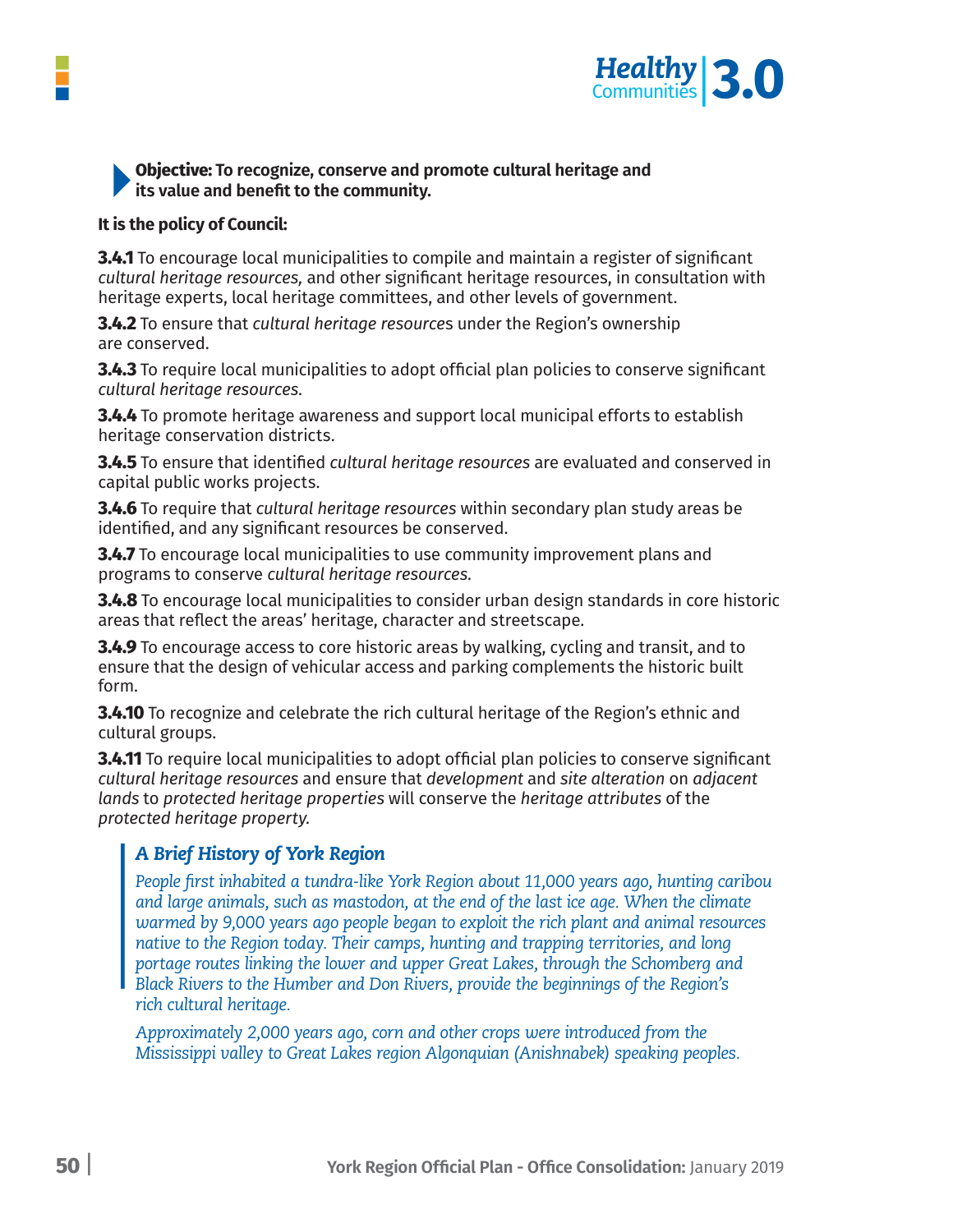

*In York Region, large communities of Iroquoian-speaking ancestors of the Huron-Wendat formed, surrounded by hundreds of acres of cornfields.* 

*The dispersal of the Huron-Wendat to Wendake (Huronia) at the end of the 16th century*  led to occupation of the north shore of Lake Ontario by Seneca and Cayuga peoples in *the mid-17th century for a half century. They were then replaced by Anishnabek Mississauga people who had migrated southward from northern Ontario.* 

*European settlers began arriving in the late 1600s and 1700s (including French, Pennsylvania Germans, United Empire Loyalists and Quakers), settling along the river and trail systems that followed the ancient Aboriginal settlement patterns. In 1792, Lieutenant Governor John Graves Simcoe established the original limits of York County. The Region's early pattern of community development was influenced by the river and trail systems which followed ancient Aboriginal patterns.*

*Also during the 17th and 18th centuries, the growth of the fur trade lead to an increase in mixed offspring of First Nation women and European fur traders. This population established communities along the fur trade routes, and a new Aboriginal people emerged – the Métis.*

*Euro-Canadian communities grew around saw and grist mills situated along the Region's rivers. Yonge Street was cleared by 1800, linking communities between Lake Simcoe and*  Lake Ontario. And three rail lines built in the mid-1800s encouraged significant growth in *the communities through which they passed.*

*In the twentieth century, mechanization, which increased manufacturing, encouraged the rural population to migrate to urban centres in search of work. The car replaced the railway as the major mover of people, encouraged growth throughout the Region and gave rise to suburban development. In the years following the Second World War, natural population growth and immigration from around the world gained momentum.*

*There was remarkable growth in York Region between 1951 and 1991 and 2008, when the population increased from 59,000 to 525,000 and then to over one million.*

*Today there is a rich tapestry of cultures found throughout the Region, including the descendents of early First Nations inhabitants and settlers, as well as more recent new Canadians from every corner of the globe.*

#### **Archaeological Resources**

First Nations, Métis and European *archaeological resources* contribute to York Region's unique, local identity. They include sites that may contain scatters of artifacts, the remains of structures, cultural deposits or subsurface strata of human origin. Archaeological sites are both highly fragile and non-renewable. This Plan recognizes the importance of conserving archaeological resources and the potential to commemorate significant archaeological discoveries in recognition of their contribution to the municipality's unique community identity.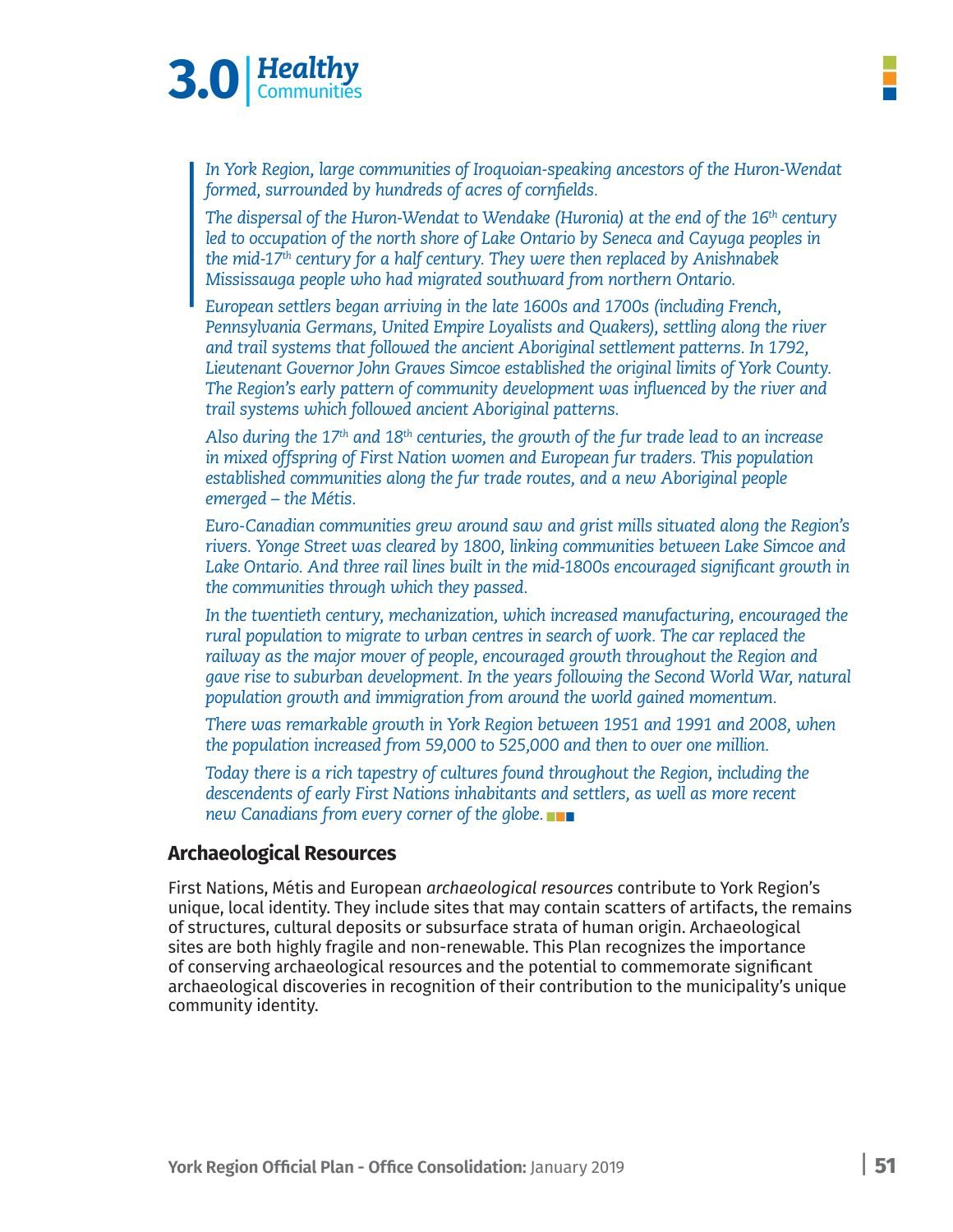

**Objective: To ensure conservation of** *archaeological resources* **occurs** *in situ* **or in an alternate location by proper excavation, documentation and preservation of recovered cultural materials and site documentation, to the satisfaction of the local municipality in compliance with Provincial requirements, standards or guidelines.**

#### **It is the policy of Council:**

**3.4.12** to require local municipal official plans to contain policies dealing with *archaeological resources* that require their identification, appropriate documentation and/or protection in accordance with the following:

**a.** that upon receiving information that land proposed for development may include *archaeological resources* or contain an area of archaeological potential, the proponent of the development shall undertake studies by a provincially licensed archaeologist to:

 **i)** Complete the applicable level of *archaeological assessment* of the land in compliance with current Provincial requirements, standards and guidelines for consultant archaeologists;

 **ii)** Assess the impact of the proposed development on any *archaeological resources* identified.

- **b.** That First Nation or Métis *significant archaeological resources* shall be considered resources that are preferably to be protected in place unless it is demonstrated that preservation *in situ* is not reasonable in the circumstances. The consultant archaeologist shall engage those First Nations or Métis with the closest cultural affiliation and in whose *traditional territories* the *significant archaeological resource* is situated to identify commemorative approaches to assist in maintaining the heritage integrity of the site.
- **c.** That where *archaeological resources* are documented during a Stage 2 *archaeological assessment* and found to be First Nations or Métis in origin, the proponent is encouraged, through their consultant archaeologist, to ensure those First Nations or Métis with the closest cultural affiliation and in whose *traditional territories* the *archaeological resources* were found receive a copy of the Stage 2 *archaeological assessment* report prior to the development proceeding.
- **d.** That where First Nations or Métis *significant archaeological resources* are identified during a Stage 2 *archaeological assessment,* and preservation in their current location is not possible, the proponent should engage with the First Nations or Métis with the closest cultural affiliation and in whose *traditional territories* the *significant archaeological resource* is situated to address their interest in the resource and define interpretive and commemorative opportunities related to the resource.
- **e.** The proponent is encouraged, through their consultant archaeologist, to ensure that where a Stage 3 *archaeological assessment* of such an *archaeological resource* is being undertaken to define the nature and extent of the resource, those First Nations or Métis with the closest cultural affiliation and in whose *traditional territories* the *archaeological resource* is located, be notified in advance of onsite assessment work.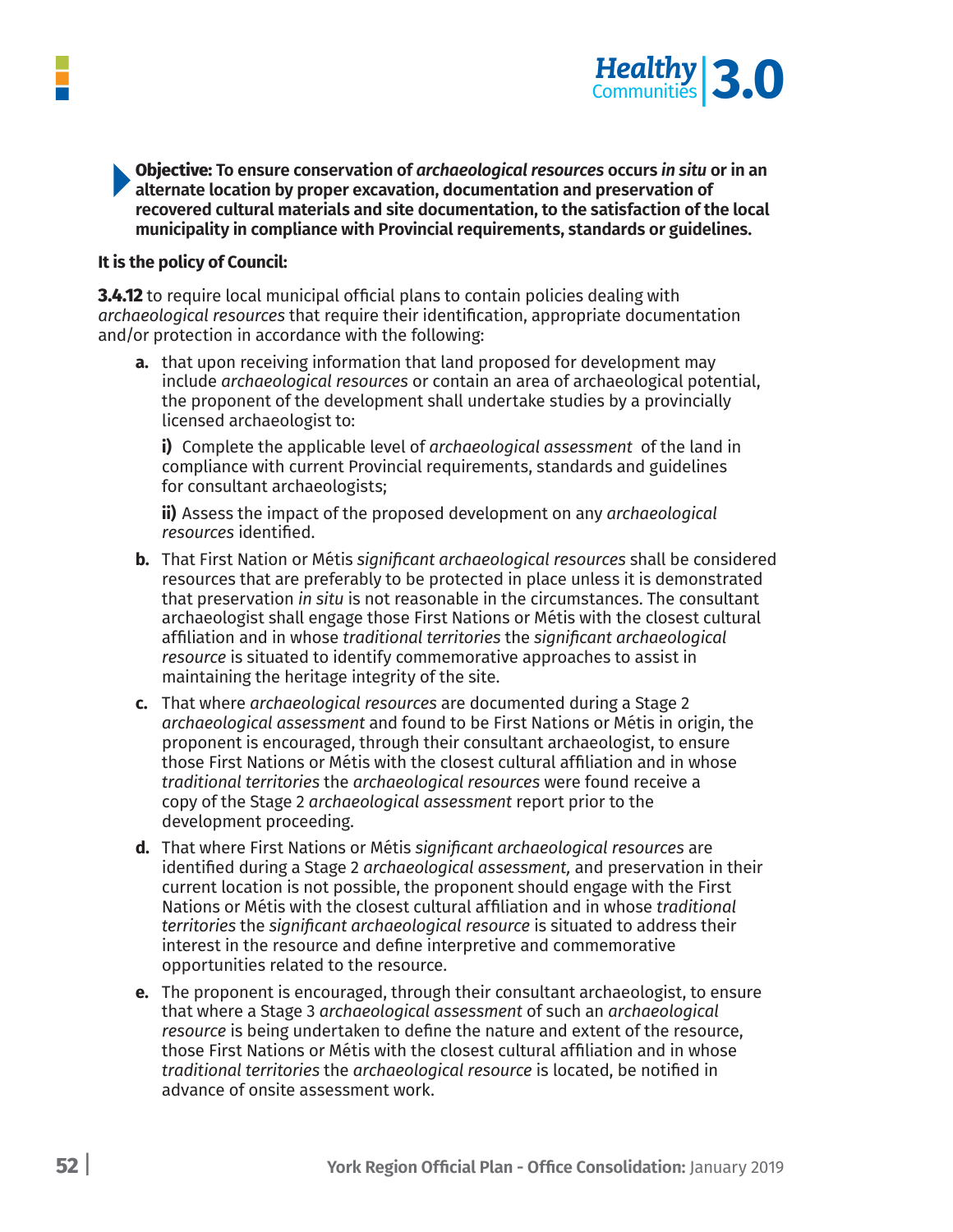

- **f.** The proponent shall provide the municipality with a copy of the Provincial letters confirming that the reports have been filed into the Provincial Register.
- g. That where significant archaeological resources are preserved in situ the area subject to on-site preservation shall be excluded from the land development and the municipality shall consider regulatory tools such as zoning restrictions, designation and heritage easements or open space land dedications to protect the resources:
- **h.** Where human burial sites are encountered during any land-disturbing activity, all work must immediately cease and the site be secured, in accordance with legislated requirements. The appropriate provincial and municipal authorities must be notified and the required provisions under the Funeral, Burial and Cremation Services Act, 2002, along with other applicable protocol or policy must be followed.

*First Nations with Cultural or Historical Interests in York Region ∙ Anishinabek ∙ Huron ∙ Iroquois Areas of archaeological potential means areas with the likelihood to contain archaeological resources. Provincial Policy Statement, 2005*

### **It is the policy of Council:**

**3.4.13** That local municipalities encourage the communication of appropriate archaeological discoveries and/or cultural narratives to residents in development proposals through innovative architectural and/or landscape architectural design, public art, or other public realm projects.

**3.4.14** To encourage local municipalities, with the advice of a provincially licensed archaeologist and the Province, to develop a contingency plan for the protection of *archaeological resources* in urgent situations, this may include a funding resource to be accessed in emergency situations to protect *archaeological resources* that are discovered by chance or are under imminent threat.

**3.4.15** That should previously undocumented *archaeological resources* be discovered during undertaking of Regional public works, including but not limited to the construction of streets and ancillary structures, sewer and water mains and associated structures, they may be an *archaeological site* and therefore subject to Section 48 (1) of the Ontario Heritage Act. The proponent or person discovering the *archaeological resources* must cease alteration of the site immediately and engage a licensed consultant archaeologist to carry out archaeological fieldwork in compliance with Section 48 (1) of the Ontario Heritage Act.

**3.4.16** To investigate the potential for a secure re-interment site for human remains where preservation in their current location is not possible and an interpretation centre for First Nations and the Métis artifacts recovered from archaeological investigations in the Region.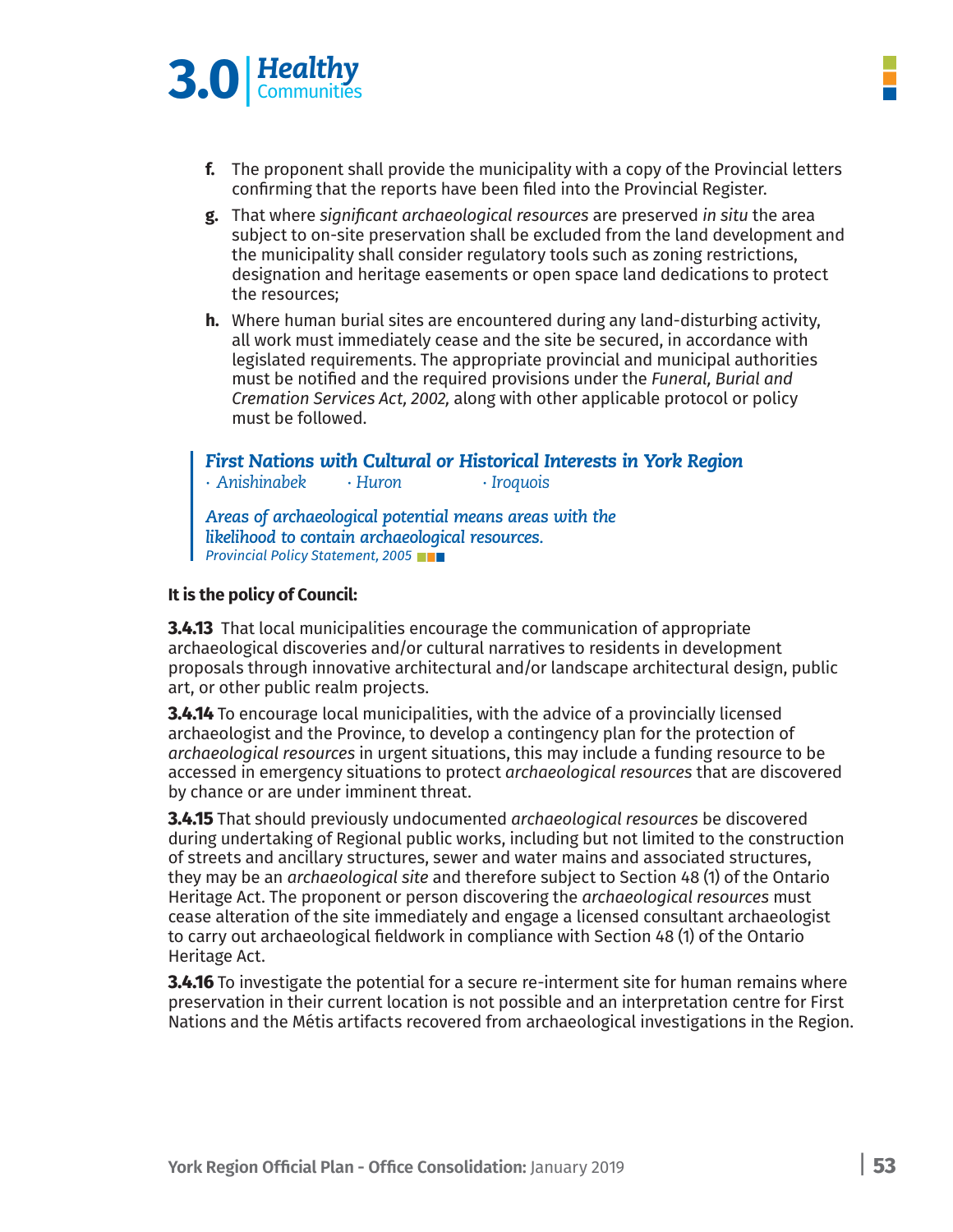

**3.4.17** To review in partnership with First Nations, the Métis Nation and other stakeholders, the Archaeological Management Plan on the same review schedule as this Plan to ensure that archaeological resources information is kept up-to date.

**3.4.18** To develop in conjunction with First Nations and Métis having *traditional territories* in or an interest in the cultural heritage of York Region, local municipalities, and the Province, a First Nations and Métis Consultation Tool.

**3.4.19** That the York Region Archaeological Management Plan and Archaeological Potential Map provide guidance on addressing the policies of this Section. New *development* and *site alteration* shall meet all items required by this Plan, and shall strive to achieve all items encouraged in this Plan.

*Impacts to archaeological resources may include, though not be limited to, development activities such as grading, excavating and building, or natural activities such as erosion.*

# *3.5 Housing Our Residents*

Acceptable housing is a key component to quality of life. It contributes to an individual's sense of belonging, worth and security, and supports sustainable and complete communities.

The housing market is faced with demand for a broader variety of housing types and sizes to meet the diverse range of needs of the Region's residents and workers. Meeting these needs allows people to live and work in their communities as they progress through the stages of life.

The provision of a full mix and range of housing includes emergency shelters, affordable housing for low- and moderate-income families, and special needs accommodations. The Region will promote these types of housing through the use of targets, incentives, partnerships, community education and monitoring.

A full mix and range of housing options in optimal locations allows residents to contribute positively to the economy and society. Encouraging residents to work in and contribute to the area in which they live supports the Region's urban structure and transportation networks, thus promoting vibrant, healthy communities, a strong economy, and a clean environment.

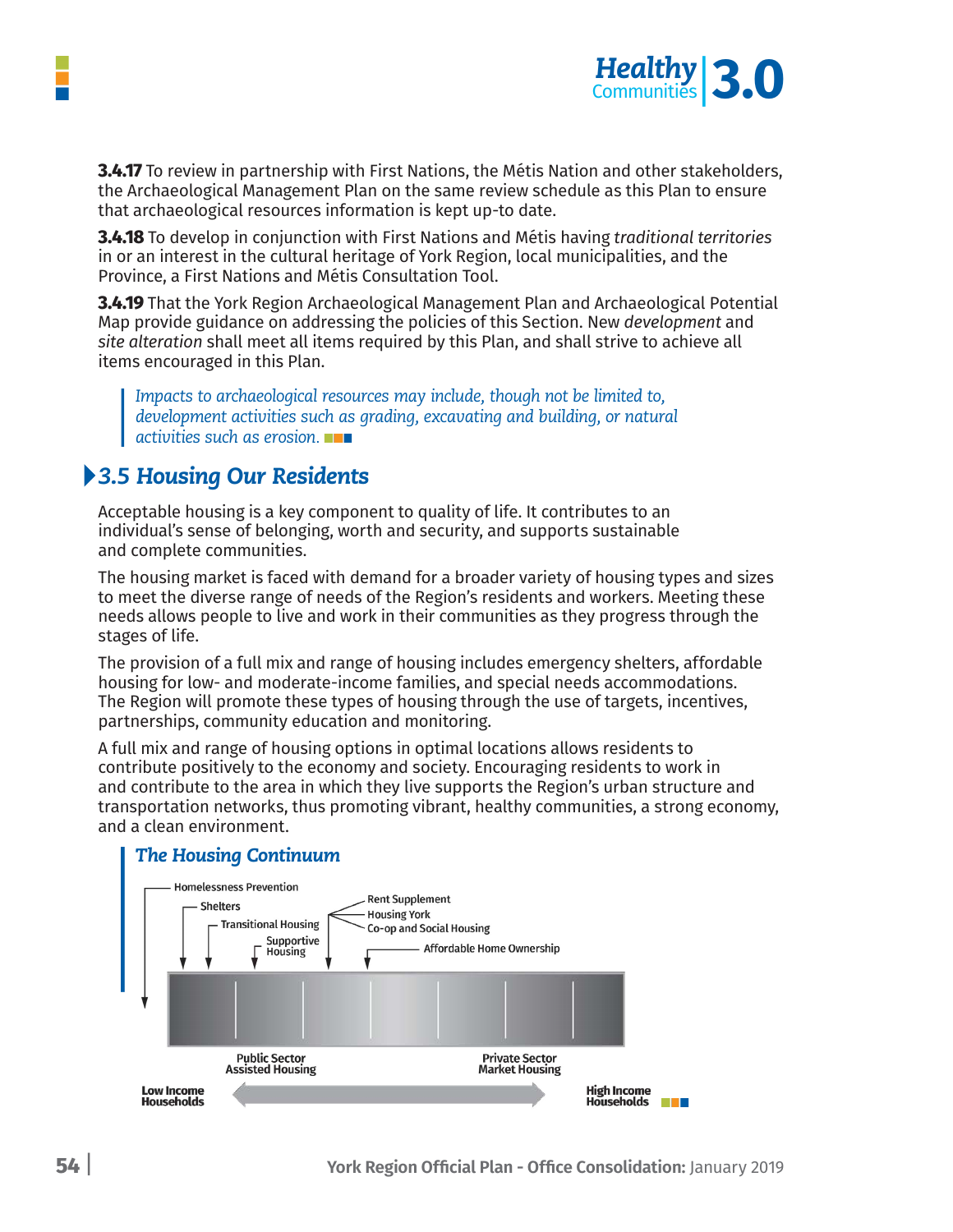

*For all development in York Region, the Region will continue to work with local municipalities, the development industry and other stakeholders to ensure:*

- *∙ a comprehensive, integrated and collaborative planning process;*
- *∙ the early identification of capital infrastructure (roads, transit, water and wastewater) and human services requirements;*
- *∙ the coordination of the delivery of capital infrastructure and human services; and,*
- *∙ continuous improvement in streamlining the approvals process.*

#### **Objective: To promote an appropriate mix and range of acceptable housing to meet the needs of residents and workers.**

#### **It is the policy of Council:**

**3.5.1** To update the York Region Housing Needs Study on a regular basis.

**3.5.2** To implement and monitor the York Region Housing Supply Strategy in consultation with local municipalities, the Province and other stakeholders.

**3.5.3** To ensure an adequate region-wide supply of housing by:

*Average Annual Housing Targets*

- **a.** maintaining a minimum 10-year supply of land designated for housing through intensification and redevelopment and in designated greenfield areas; and,
- **b.** maintaining a 3 to 7 year supply of registered and draft approved plans of subdivision, condominium plans and/or site plans.



## *Housing in the Region should contain a mix and range of:*

- *Types* such as single detached, semi-detached, townhouse, apartment or duplex
- · Unit Sizes such as family-sized apartment units
- · Functions such as special needs housing
- · Tenures rental and ownership
- Costs such as housing that is affordable to low- and moderate-income residents and workers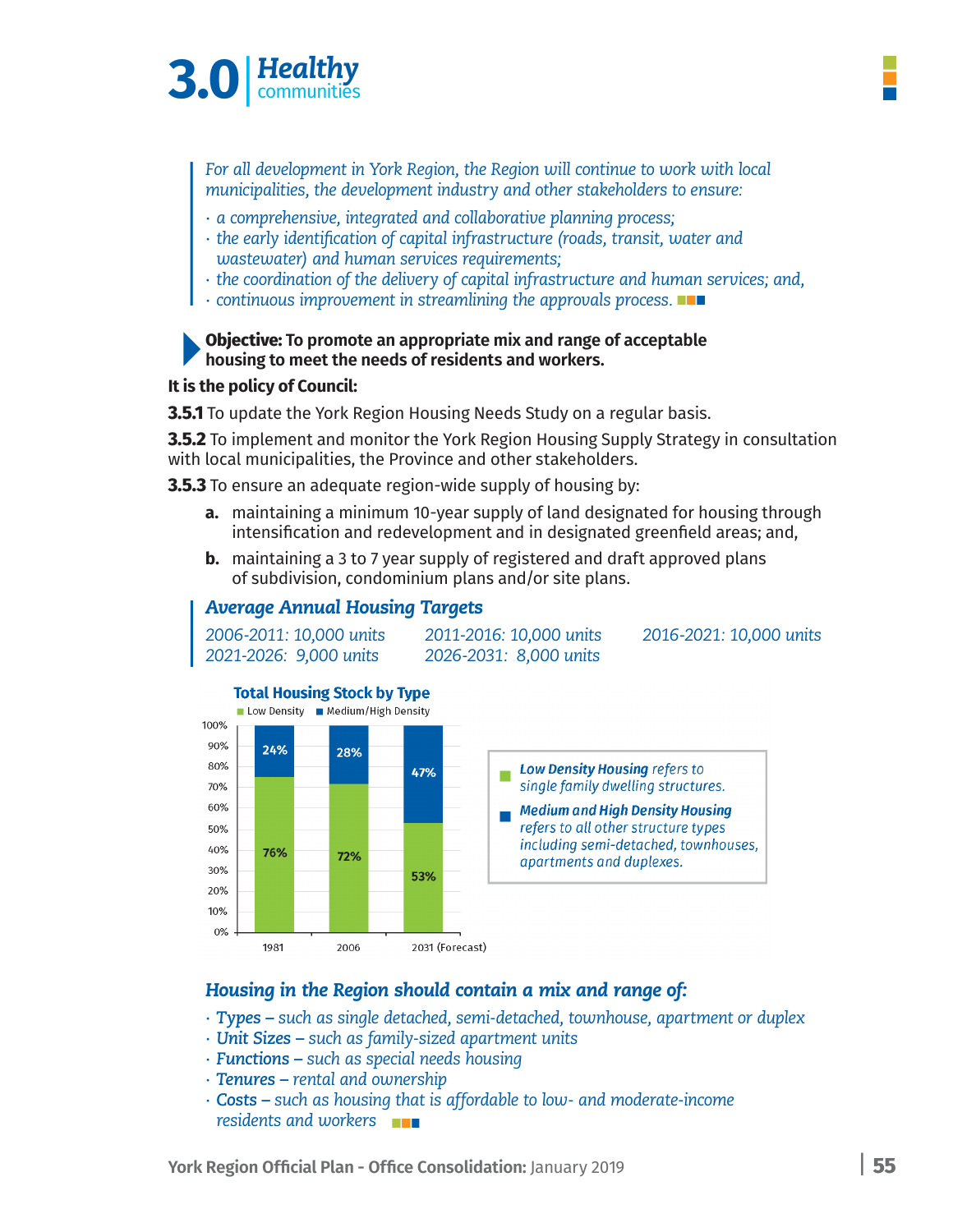

#### **It is the policy of Council:**

**3.5.4** To require that local municipal official plans and zoning by-laws permit a mix and range of housing types, lot sizes, unit sizes, functions, tenures and levels of affordability within each community. The mix and range of housing shall be consistent with Regional forecasts, and intensification and density requirements.

**3.5.5** To require that all new secondary plans include a strategy to implement the *affordable* housing policies found in this Plan. The strategy shall include:

- **a.** specifications on how the *affordable* housing targets in this Plan will be met;
- **b.** policies to achieve a mix and range of housing types within each level of affordability;
- **c.** policies to ensure *affordable* larger sized family units; and,
- **d**. consideration of locations for social housing developments.

**3.5.6** That a minimum 25 per cent of new housing units across the Region be *affordable,* be distributed within each local municipality and should be coordinated across applicable local planning areas including secondary plan and block plan areas. A portion of these units should be accessible for people with disabilities. *Affordable* housing units should include a mix and range of types, lot sizes, unit sizes and tenures to provide opportunity for all household types, including larger families, seniors, and residents with special needs.

**3.5.7.** That in addition to policy 3.5.6, a minimum 35 per cent of new housing units in Regional Centres and *key development areas* be *affordable,* offering a range of affordability for low and moderate income households.

# *Achieving the 25 per cent and 35 per cent Housing Affordability Targets: Examples of how we get there*

- *∙ Intrinsically affordable townhouse and apartment units*
- *∙ Second suites (and consideration of the primary units which may become affordable when factoring in the rental income from the accessory unit)*
- *∙ Ensuring that lands are identified and designated for future high density residential development*
- *∙ Consideration of the recognition of projected savings in household operating costs (i.e. lower water and utility bills) achieved through sustainable building elements*
- *∙ Alternative community design standards*
- *∙ Provision of lands for social housing (e.g. government/community sponsored housing, non-profit rental, rent-geared-to-income, seniors housing)*

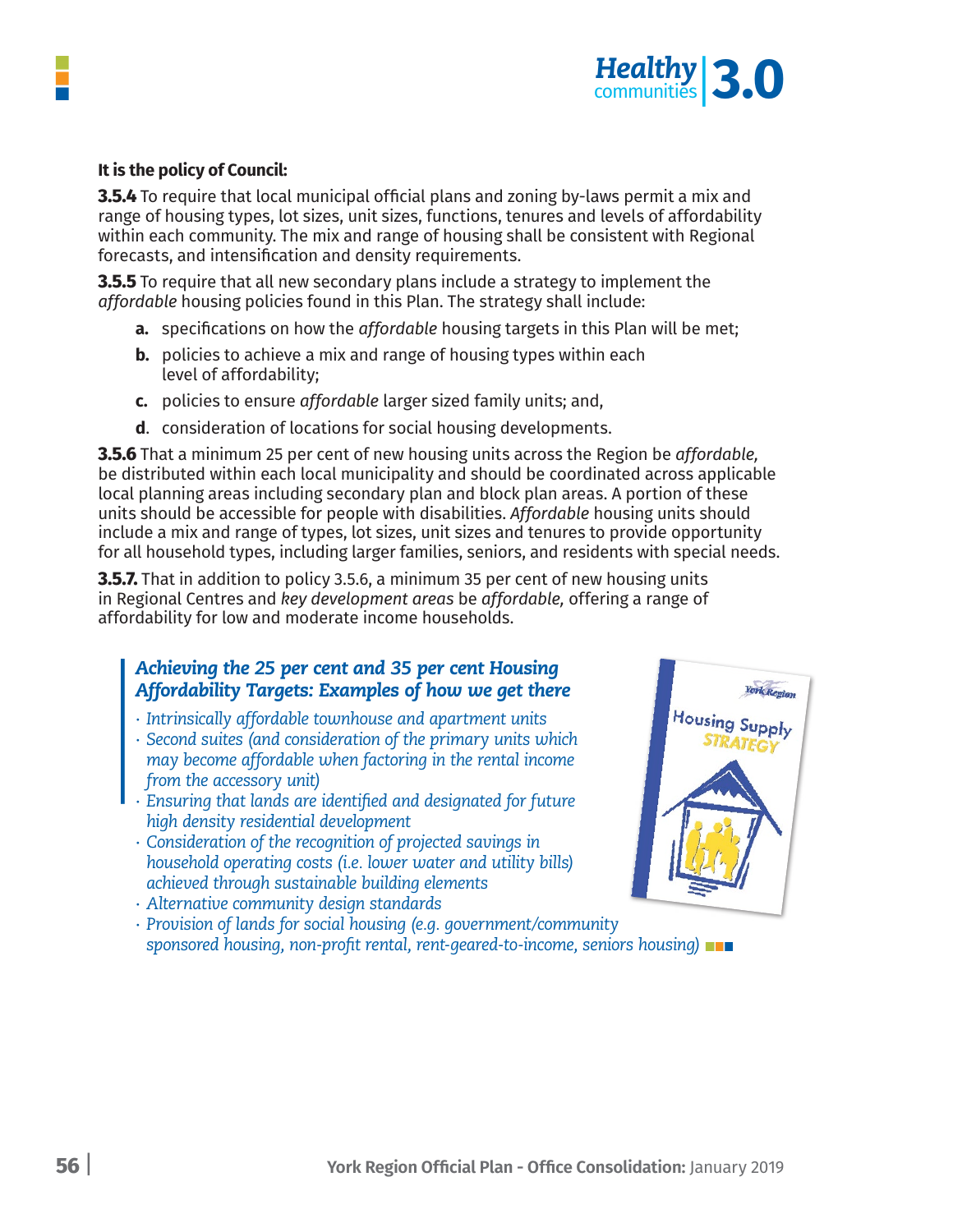

## **It is the policy of Council:**

**3.5.8** To encourage the development of intrinsically *affordable* housing, which includes modest amenities, standard materials, minimal details and flexibility within units.

**3.5.9** To develop an *affordable* housing implementation framework in partnership with local municipalities and the development industry to achieve the targets in this Plan.

**3.5.10** To work with local municipalities, the private sector and other stakeholders to consider innovative financial arrangements to encourage and support the development and maintenance of non-profit and *affordable* housing, such as:

- **a.** height and density incentives;
- **b.** Community Improvement Plans;
- **c.** grants in lieu of development charges; and,
- **d.** reduced municipal fees and charges.

**3.5.11** That *affordable* housing initiatives be given priority on publicly owned lands with a focus on locations on or near transit corridors.

**3.5.12** That Housing York Inc. continue to pursue the objective of providing affordable housing units by:

- **a.** managing and expanding the housing portfolio over time;
- **b.** making maximum use of provincial and federal funding opportunities; and,
- **c.** fostering community linkages and partnerships.

**3.5.13** To encourage the construction of new non-profit housing.

**3.5.14** To encourage that *special needs housing,* emergency, *affordable,* and seniors' housing be located in proximity to rapid transit and other human services.

**3.5.15** To encourage local municipalities to adopt policies for an equitable distribution of social housing types, including:

- **a.** municipal and private non-profit and co-operative developments;
- **b.** *special needs housing;* and,
- **c.** group, rooming, boarding and lodging homes.

**3.5.16** To prepare education and awareness programs with community stakeholders, other levels of government, the building industry and the business community to highlight the economic and social advantages of incorporating *affordable* housing into our communities.

**3.5.17** To identify optimal sites for *affordable* housing early in the development process, particularly in centres and corridors, to maximize *affordable* housing funding opportunities in consultation with the building industry, non-profit agencies and other stakeholders.

**3.5.18** To encourage building design that will facilitate subsequent conversion to provide additional housing units, such as secondary suites.